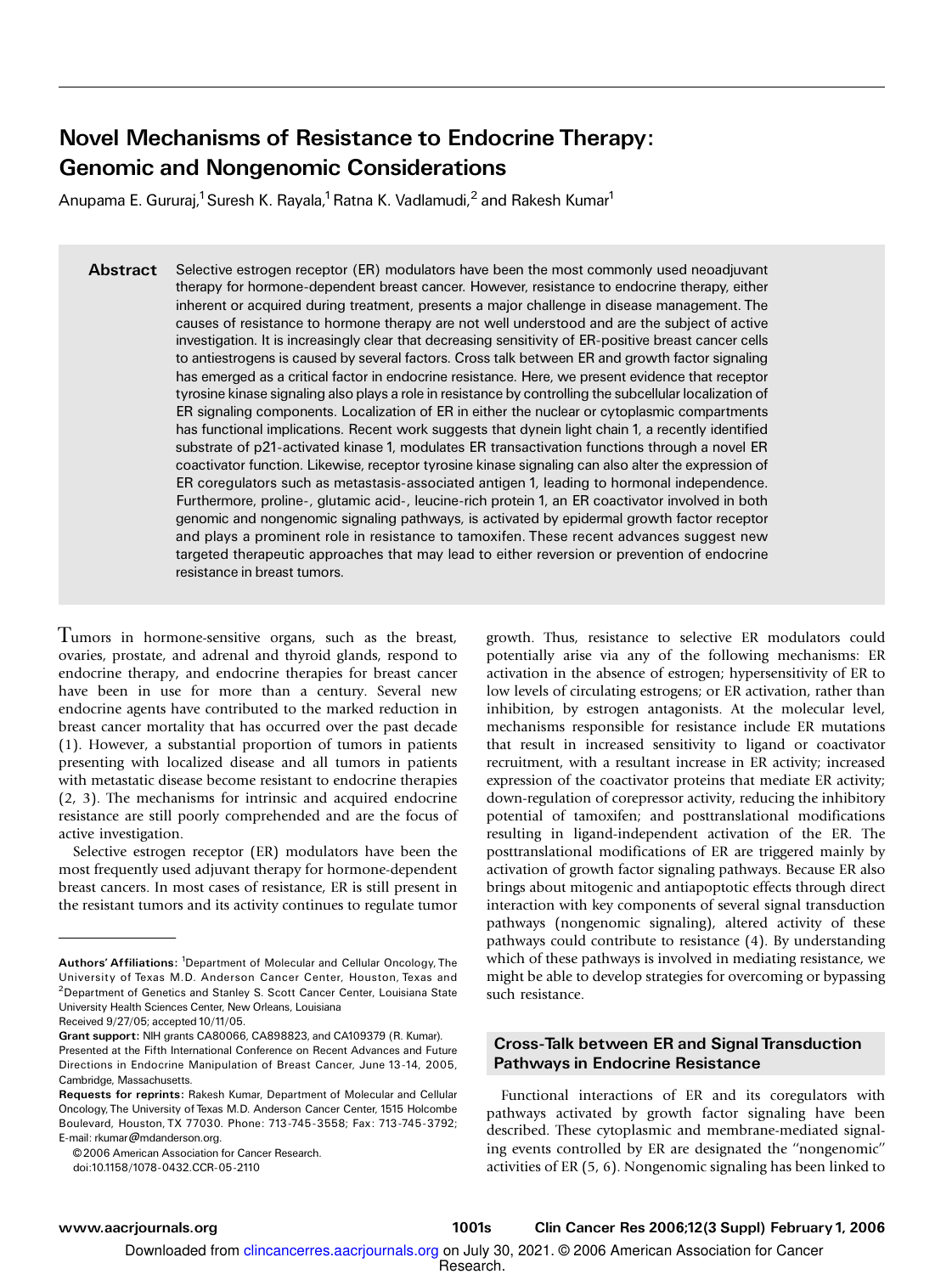rapid responses to estrogen and generally involves stimulation of the Src kinase, mitogen-activated protein kinase (MAPK), phosphatidylinositol-3-kinase, and protein kinase C pathways in the cytosol (6, 7). Furthermore, ER-activated nongenomic pathways have been shown to modify ER or its coactivators by phosphorylation, resulting in an altered topology of ER and its coregulator proteins and eventually leading to ligandindependent activation or differential responses to selective ER modulators (8, 9). Several groups have shown that this interaction emerges as the dominant pathway when breast cancer cells become hormone resistant (4, 10–12).

In addition to its ligand, ER transactivation functions are also stimulated by receptor tyrosine kinases and/or its downstream signaling components (Fig. 1). One such signaling kinase is p21-activated kinase 1 (Pak1), which otherwise could be activated by Rac or Cdc42 (13, 14) or lipids  $(15-17)$ . Wang et al. (18) showed that Pak1 phosphorylates ER at Ser305 and promotes its transactivation in ligand-independent phenotypes. Pak1 also has been shown to up-regulate cyclin  $D_1$  expression in an ER-independent, but nuclear factor  $\kappa$ B-dependent, manner (19).

Functional dysregulation of specific Pak1 substrates (other than ER) has been implicated in Pak1-associated cancer phenotypes and hormone independence. For example, an elegant study showed that dynein light chain 1 (DLC1), a component of the dynein motor, is a physiologic Pak1 interacting substrate and that Pak1 phosphorylation of DLC1 at Ser88 plays a critical role in supporting the anchorageindependent growth of breast cancer cells in vitro and in nude mice (20). DLC1 was dysregulated in most of the breast cancer samples and approximately half the tumors had higherthan-normal expression of both Pak1 and DLC1 (20). Recent work has shown that DLC1 interacts with ER and facilitates ER transactivation functions through a novel coactivator (21); evidence also indicated that DLC1 plays a significant role in tumor cell hypersensitivity to estrogen. DLC1 overexpression increased expression of the ER-regulated cell survival protein Bcl-2 and enhanced recruitment of DLC1-ER complex to ER target gene chromatin. Conversely, DLC1 down-regulation

significantly reduced the ability of estrogen to induce progesterone receptor and cathepsin D expression and compromised both the nuclear accumulation and the transactivation functions of ER, suggesting that DLC1 may have chaperone-like activity in the nuclear translocation of ER (21).

#### PELP1 in the Biology of Hormone-Responsive Cancers

In recent years, ER coregulatory proteins have been found in both nuclear and cytoplasmic cell compartments, raising the possibility that ER coregulators are involved in the nongenomic effects of estrogen and are subject to regulation by growth factor –initiated pathways. Such effects are best exemplified by proline-, glutamic acid-, and leucine-rich protein 1/modulator of nongenomic activity of ER (PELP1/MNAR), which regulates both nuclear and extranuclear estradiol responses (22, 23).

Discovery of PELP1. Initially, using affinity chromatography, PELP1 was identified as a 160-kDa protein that acts as a phosphotyrosine-independent ligand of the Src homologue 2 domain (24). Using the peptide sequences derived from the purified 160 kDa protein, Vadlamudi et al. (22) screened a HeLa cell cDNA library, identifying two cDNAs of different length, which were named PELP1 and PELP2 to reflect the fact that they are unusually rich in the amino acids proline, glutamic acid, and leucine. Initial studies using the longest clone PELP1 (3.8 kb) resulted in generation of a protein product of 160 kDa and its identification as an ERa coactivator (22). Subsequent studies using  $ER\beta$  affinity chromatography identified a protein that is identical to PELP1 at the amino acid level but differs slightly in cDNA length (3.4 kb); it therefore was assumed to be a new protein and was named MNAR (23). Both the PELP1 and MNAR gene sequences map to the same chromosomal region, 17p13. PELP1 and MNAR cDNAs have identical sequences except for a single additional 435-bp region in PELP1, along with a few sequence errors that have been detected in the original PELP1 sequence (25). Further analysis of the extra PELP1 cDNA regions suggests that the PELP1 cDNA isolated initially was an immature transcript



Fig. 1. A simplified model of ER action and regulation by growth factors. Mechanisms of ER activation and downstream events leading to the physiologic effects of ER are indicated, emphasizing both the nuclear and extranuclear activities of ER in breast cancer cells. Estrogen-activated ER translocates into the nucleus to induce gene expression via interaction through its coactivators (CoA), thus bringing about its genomic response. ER can also activate cytoplasmic signaling events by association with membrane-bound proteins or other coactivators which eventually bring about nongenomic effects of ER. In the absence of the ligand, ER can be activated by receptor tyrosine kinase (RTK) signaling via Pak1 to bring about hormone independence. Corepressors (CoR) of ER like those of the MTA family can inhibit ER genomic response by sequestering it in the cytoplasm but amplify the nongenomic effects.

Research. Downloaded from clincancerres.aacrjournals.org on July 30, 2021. © 2006 American Association for Cancer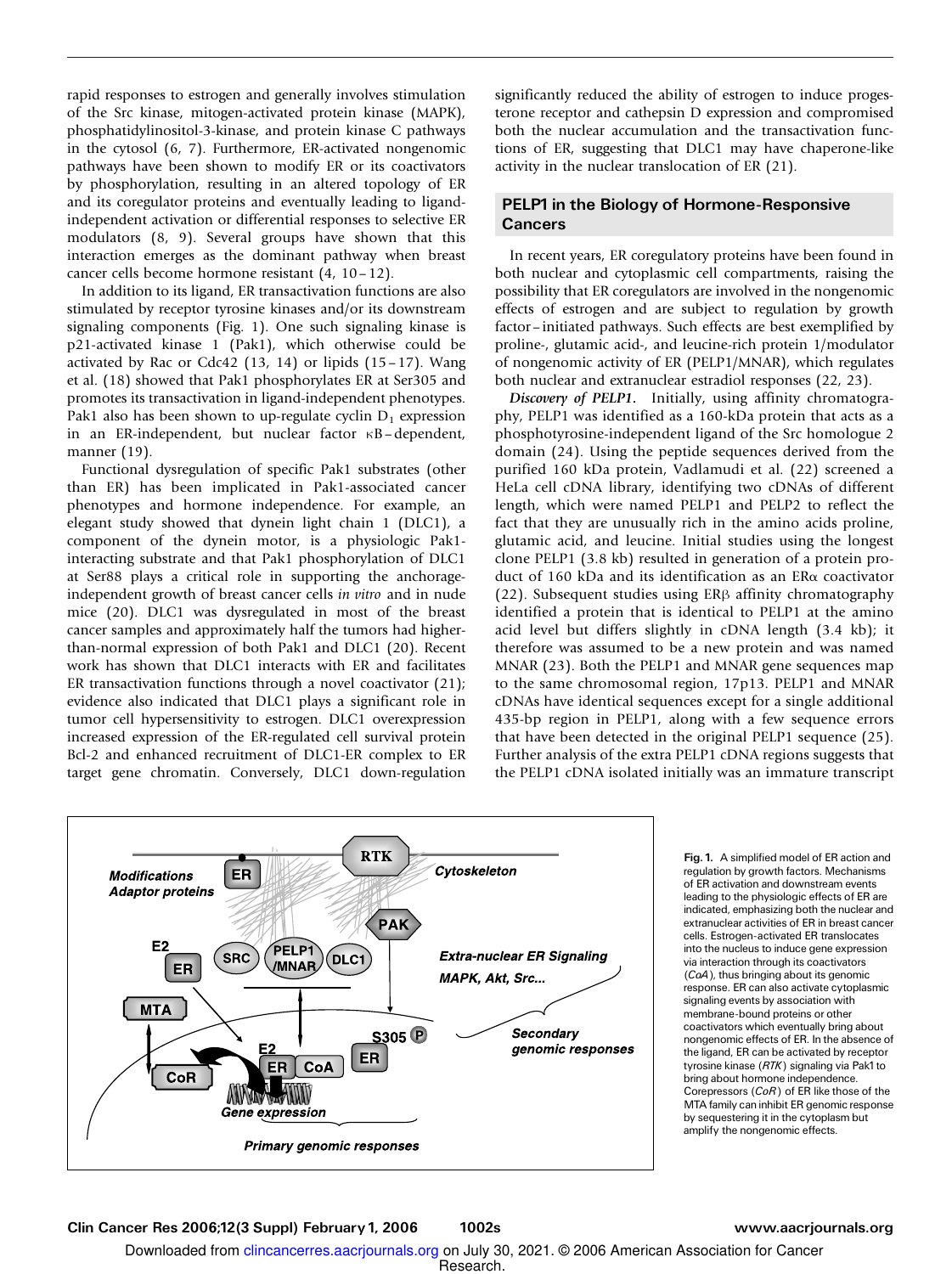and contained an extra 435-bp intron with consensus splice sites that artificially produced the disparity between the lengths of the PELP1 and MNAR cDNAs. Transfection of PELP1 cDNA results in amazingly efficient splicing of this intron in many cells, resulting in a 3.4-kb mRNA of the 160-kDa protein (25). The ability of PELP1 and MNAR cDNA to generate identical 160-kDa proteins was verified by epitope tagging and reactions with endogenous antibodies (25). The presence of identical amino acid sequences and the perfect match of both cDNAs, including the extra 435-bp intron, to the human genome sequence on chromosome 17p13 suggest that PELP1 and MNAR are identical at the protein level. Thus, it seems that we may be dealing with identical gene products from both PELP1 and MNAR.

Molecular characteristics of PELP1/MNAR. PELP1/MNAR is widely expressed in various tissues, among them the mammary gland, endometrium, ovaries, testis, and brain (22, 26, 27). PELP1/MNAR has been found in both the nuclear and the cytoplasmic compartments, but the proportions of PELP1/MNAR protein that localize in the nucleus and the cytoplasm differ, depending on the tissue (22). PELP1/ MNAR contains 10 nuclear receptor –interacting LXXLL motifs; LXXLL motifs 4 and 5 are required for PELP1/MNAR to interact with ER (28). PELP1/MNAR contains two regions rich in cysteine residues, which could possibly form two zinc fingers, and has several consensus sites/motifs. These motifs could potentially interact with proteins containing Src homologue 2, Src homologue 3, and WW domains; for example, the PXXP motif present in the  $NH<sub>2</sub>$ -terminal region of PELP1/MNAR is implicated in its interaction with Src kinase at the Src homologue 3 domain (28). In addition, PELP1/MNAR is unique in that it possesses an 80-amino-acid domain that efficiently interacts with histones (29). Although PELP1/MNAR has no known enzymatic activity, the presence of multiple protein-protein interaction domains and published evidence suggest that PELP1/MNAR functions as a scaffolding protein, serving as a platform to couple signaling complexes with nuclear receptors such as ER.

PELP1/MNAR in ER genomic actions. PELP1/MNAR functions as a coactivator of both ER $\alpha$  (22, 23) and ER $\beta$  (23, 27) and modulates their transactivation functions. In exponentially growing cells, PELP1/MNAR is predominantly localized in the nuclear compartment and associates with both chromatin and nuclear matrix (29). Estrogen stimulation promotes recruitment of PELP1/MNAR to estradiol-responsive gene promoters. PELP1/MNAR efficiently interacts with histones both in vitro and in vivo (29, 30). PELP1/MNAR associates with ER target gene promoters in a cyclical manner, with recruitment of histone H1 and PELP1 occurring in opposite phases; this behavior suggests that PELP1/MNAR may participate in chromatin remodeling activity by displacing histone H1 in cancer cells (29). PELP1 also interacts with the general transcriptional activator CBP and hormonal stimulation promotes PELP1 associated histone acetyltransferase enzymatic activity (22, 29). Furthermore, PELP1 interacts with corepressors, such as histone deacetylase 2 (30) and metastasis-associated antigen 1 (MTA1; ref. 31), and with other nuclear transcription factors, such as signal transducer and activator of transcription 3 (32). PELP1/ MNAR physiologically associates with the cell cycle switch protein pRb in the nuclear compartment and PELP1/MNARpRb interactions play a role in the maximal activation of estradiol target genes such as cyclin D1 (25). PELP1/MNAR nuclear localization, recruitment to the active chromatin, ability to interact with histones and histone-modifying enzymes, and interactions with other nuclear coregulatory proteins all suggest that PELP1/MNAR plays an important role in ER genomic functions.

Role of PELP1/MNAR in nongenomic actions. Evidence also suggests that PELP1/MNAR plays a key role in the ERmediated generation of nongenomic actions. PELP1/MNAR modulates ER interaction with Src, leading to stimulation of Src enzymatic activity and activation of the extracellular signal – regulated kinase 1 and 2 (23). Studies using  $ER\alpha$ , PELP1/MNAR, and Src mutants have shown that coordinated binding of MNAR and ER to the Src homologue 3 and 2 domains, respectively, leads to activation of c-Src and Srcmediated signaling (28). PELP1/MNAR also has the potential to interact with the p85 subunit of phosphatidylinositol-3-kinase, leading to activation of the phosphatidylinositol-3-kinase/Akt (protein kinase B) pathway (33). Growth factor signals induce PELP1/MNAR association with epidermal growth factor receptor, resulting in the tyrosine phosphorylation of the former by the latter (32). Growth factor signals also promote PELP1/MNAR interactions with signal transducer and activator of transcription 3, and these interactions play a mechanistic role in the positive regulation of signal transducer and activator of transcription 3 phosphorylation at Ser727 by activation of the Src-MAPK pathway (Fig. 2; ref. 32). PELP1/MNAR was shown to regulate meiosis by enhancing testosterone-triggered maturation and activation of MAPK by means of its interactions with G proteins (34). New evidence suggests that PELP1/MNAR participates in the androgen receptor –mediated nongenotropic signaling that correlates with the transition of LNCaP human prostate cancer cells to androgen independence (35). The findings that PELP1/MNAR interacts with several growth factor signaling components and cytosolic kinases and that it is able to interact with ER highlight a novel role for PELP1/MNAR in ER nongenomic functions. Such regulatory effects of PELP1/ MNAR may have important functional implications in the cross talk between ER and signal transduction pathways.

#### PELP1/MNAR in Endocrine Therapy Resistance

PELP1/MNAR is widely expressed in breast cancer cells and its expression is deregulated in breast tumors (22, 33). PELP1/MNAR is an ER target gene and its expression is differentially regulated by selective ER modulators depending on the cell line (31). Although PELP1/MNAR is predominantly localized in the nucleus in hormonally responsive tissues (22, 29), in 58% of PELP1/MNAR – positive tumors PELP1/MNAR was localized in the cytoplasm either exclusively or in addition to nuclear localization (33). Model cells that mimic PELP1/MNAR cytoplasmic localization in tumors (PELP1-cyto cells) were hypersensitive to estrogen but resistant to tamoxifen. PELP1-cyto cells, but not parental MCF-7 cells, formed xenograft tumors in nude mice (33). In addition, relative to MCF-7 cells, PELP1-cyto cells exhibited increased association of PELP1/MNAR with Src, enhanced MAPK activation, and constitutive activation of Akt. The altered localization of PELP1/MNAR to the cytoplasm was sufficient to trigger its interaction with the p85 subunit of

#### www.aacrjournals.org 1003s Clin Cancer Res 2006;12(3 Suppl) February 1, 2006

Downloaded from clincancerres.aacrjournals.org on July 30, 2021. © 2006 American Association for Cancer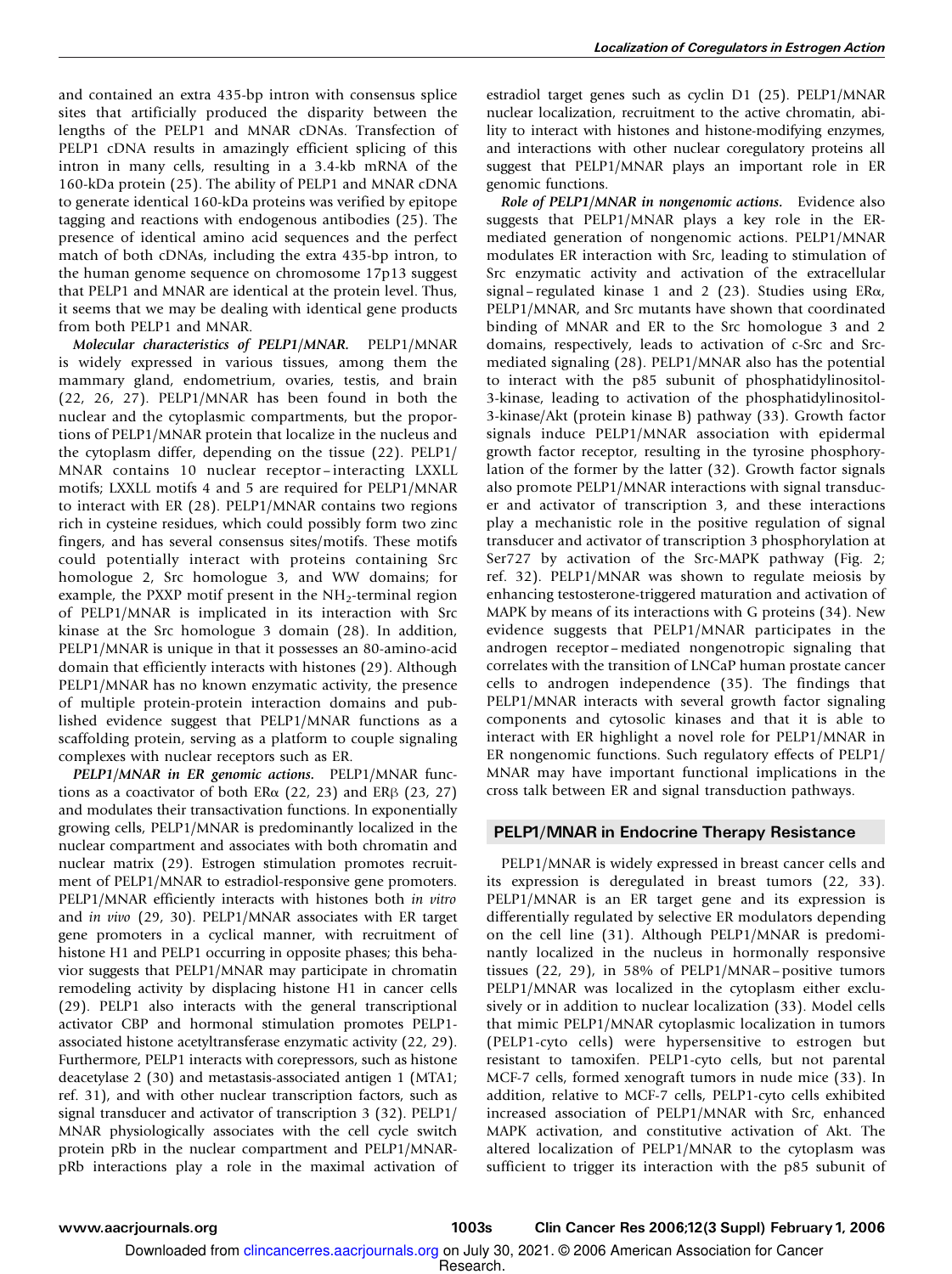



phosphatidylinositol-3-kinase, leading to phosphatidylinositol-3-kinase activation. In addition, PELP1/MNAR interacts with epidermal growth factor receptor and participates in growth factor –mediated ER transactivation functions.

PELP1/MNAR expression and localization are also widely deregulated in endometrial cancers. In addition, PELP1/ MNAR and ER were shown to be localized predominantly in the cytoplasm of high-grade endometrial tumors (27). PELP1/MNAR promotes tamoxifen-mediated agonistic action in endometrial model cells (27). Because PELP1/MNAR was primarily localized in either the cytoplasmic or the nuclear compartment in different endometrial cancers, these studies provide important clues about its cytoplasmic (nongenomic) functions. Recent studies have shown that differential compartmentalization of PELP1/MNAR may play a crucial role in modulating the status of nongenomic signaling using molecular mechanisms that remain poorly understood (33). PELP1-cyto cells formed very early and very aggressive tumors compared with those arising from wild-type PELP1 cells (which contained PELP1/MNAR in both the nucleus and the cytoplasm), and these tumors exhibited resistance to tamoxifen. Further characterization of cytoplasmic PELP1/ MNAR functions revealed its interaction with a trafficking molecule that activates MAPK in the presence of epidermal growth factor receptor, presumably by sequestering PELP1/ MNAR in the cytoplasm. Because MAPK activation is associated with tamoxifen resistance, functional inactivation of the endosomal molecule could potentially sensitize cells to tamoxifen.

PELP1/MNAR is a unique coactivator that plays an important role in both the genomic and nongenomic actions of ER. PELP1/MNAR recruitment to ER target gene chromatin and its interactions with histones, histone acetyltransferase enzymes, and deacetylase components suggest that PELP1/

MNAR participates in chromatin remodeling activity. In addition, the ability of PELP1/MNAR to interact with ER, Src, phosphatidylinositol-3-kinase, Akt, signal transducer and activator of transcription 3, and epidermal growth factor receptor highlights a novel role for PELP1/MNAR in ER nongenomic signaling. Deregulation of PELP1/MNAR localization may help to sequester ER in the cytoplasm/membrane. It is also possible that mislocalization of PELP1/MNAR, which has the potential to stimulate nongenomic ER functions, may alter the ratio of genomic to nongenomic signaling in breast cancer cells and thus might promote hormonal independence by modulating ER-transactivating functions and selective ER modulator actions. Growth factor signaling leading to modification of PELP1/MNAR could be another mechanism promoting hormonal resistance. In addition, in a subset of breast tumors, PELP1/MNAR expression is either lost or undetectable. Because PELP1/MNAR plays an essential role in ER actions, it is tempting to speculate that the absence of PELP1/MNAR could also contribute to resistance to hormonal therapy.

Collectively, these findings suggest that PELP1/MNAR expression or localization could be used to determine whether a tumor will be hormone resistant or susceptible. Drugs targeting PELP1/MNAR or its regulatory pathways (Src and Akt) could be beneficial in those tumors where PELP1/ MNAR expression/localization is deregulated. However, these indications of PELP1/MNAR potential are based on a few studies of a small number of tumor samples. Future studies analyzing more tumor samples, validating the role of PELP1/ MNAR in animal models of hormone-resistant and hormonesusceptible cancers, and elucidating the mechanisms that cause deregulation of PELP1/MNAR in tumors will help in the development of ways to target this novel gene for endocrine therapy.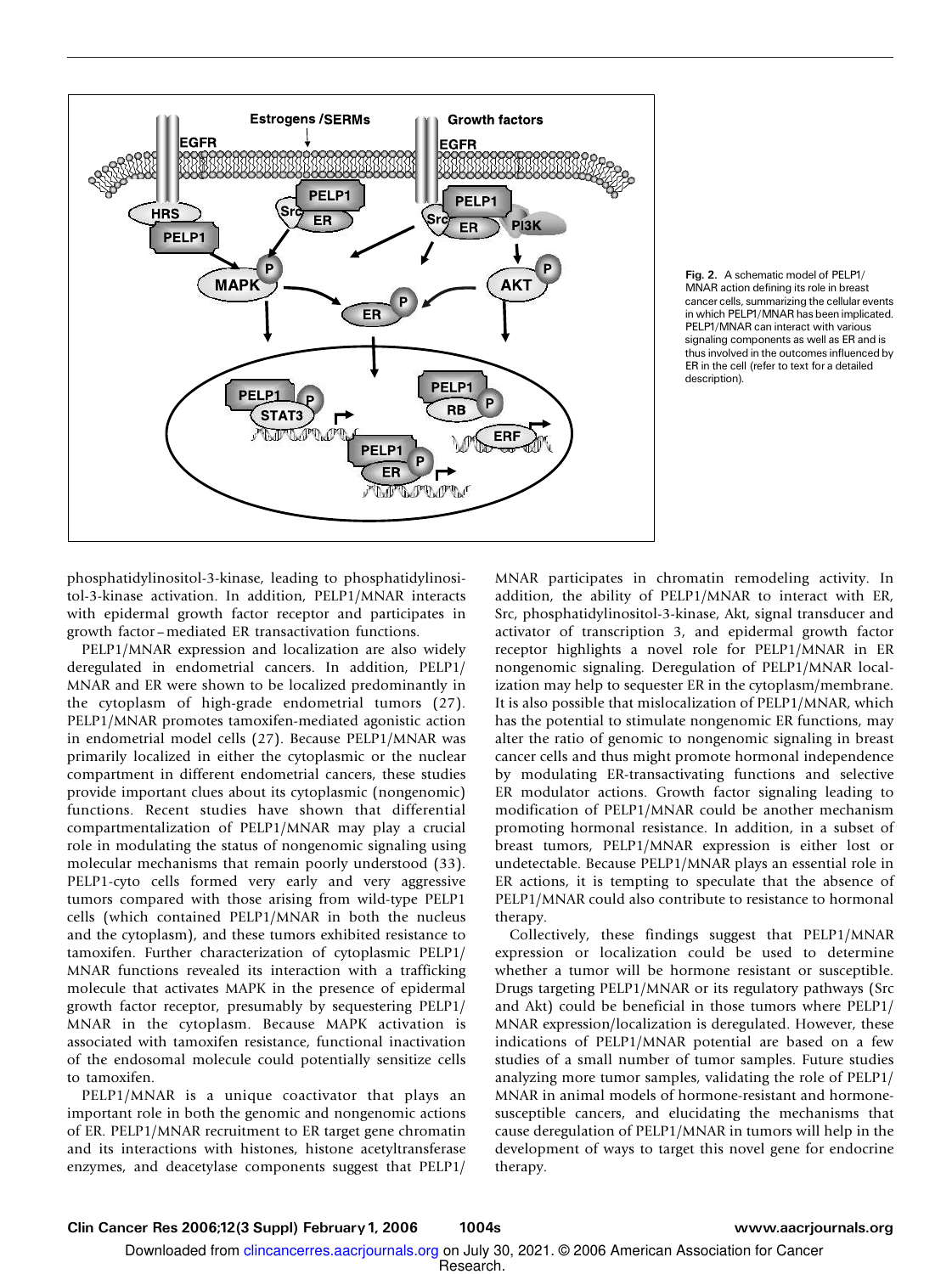#### MTA Family Members and ER

ER coregulatory proteins have been suggested to play a role in the generally observed tissue-specific effects of tamoxifen (33, 34). However, these ER coregulators are targeted by excessive ER/epidermal growth factor receptor 2 cross talk, leading to hormonal resistance in a subset of breast tumors (35). Growth factor signaling promotes ER phosphorylation on both serine and tyrosine residues (36, 37). Recent evidence suggests that ER coactivators, like ER itself, are targets of growth factor signaling (38). Growth factor –mediated activation of nongenomic pathways and phosphorylation of ER and ER coregulatory proteins have been shown to have a role in tamoxifen resistance (2, 39). MTA1, a presumed corepressor of ER, is a phosphoprotein of which expression can be induced by heregulin (40). Up-regulation of MTA1 is associated with the increased invasiveness and metastatic potential of several human cancers, including carcinomas of the breast and ovaries (41). Inhibition of MTA1 protein expression by antisense phosphorothioate oligonucleotides caused the growth and invasiveness of MDA-MB231 breast cancer cells to be inhibited, which is consistent with MTA1 having a role in metastasis (42). MTA1s (a naturally occurring variant of MTA1) is overexpressed in ER-negative tumors. MTA1s inhibits ER nuclear signaling by sequestering ER in the cytoplasm using its LXXLL motif but enhances ER nongenomic signaling and tumorigenesis (43). These findings suggest a complex role for MTA1 and MTA1s in modulating the hormone-dependent functions of ER.

#### Future Directions and Perspectives

Endocrine therapy for women with metastatic breast cancer has become more complex than previously envisaged. Several agents that interfere with ER signaling are available clinically. However, the development of resistance is still an unsolved problem and is addressed only by using these drugs in different "endocrine cascades." Current insights into the molecular basis for resistance are rudimentary but are most clearly illuminated by investigations that focus on the cross-talk between receptor tyrosine kinases and ER. However, in some tumors, endocrine resistance occurs in the absence of any evidence of receptor tyrosine kinase overexpression. In these instances, common downstream signal transduction proteins that are known to intersect with the ER pathway, such as Pak1 (and its targets), provide a potential therapeutic target to address resistance. The tissue- and cell type – specific effects of estrogen have been attributed largely to the different coregulators and specific promoters that ER associates with, in addition to the various ER subtypes and extranuclear signaling events. Recent investigations have proved conclusively that signaling to ER or its coregulators is a key factor contributing to resistance. Thus, in addition to ER itself, ER coregulators are potential clinical intervention targets.

Although much information has been learned in the past three decades about ER and cancer, a lot more remains to be learned. The establishment of mouse and cell lines models that accurately mimic characteristics of estrogen independence and the biochemistry of human breast cancers would greatly advance the field. Preclinical investigations using such models might lead to a more efficient design of clinical trials by predicting treatment effects and their mechanisms of action.

#### Open Discussion

Dr. Myles Brown: If we identify multiple possible mechanisms of resistance, the issue then becomes what are the actual mechanisms of resistance in patients. This issue points to something I have been advocating, which is the need to identify in the patient's tissue at the time of relapse which pathways are involved in resistance.

Dr. Kumar: This is a major challenge to all of us. I can only tell you that we are over 150 cases of hormone-responsive endometrial, salivary gland, and breast cancers now, and I would say that in a significant number of cases, PELP1 was in cytoplasm. I hope that we can put together a consortium to go from the mouse or the human material and ask that question in a focused manner. Many of these studies are limited in terms of a reasonable correlation with the human material and data from tissue culture. But, again, we will learn a great deal about the biology, which is one of the key purposes of such preclinical model systems. We really have no idea at the moment what will be significance of the coactivators or ER modification in relation to antiestrogen action in human breast tumors. We have to go back to the tumors and then try to mimic a model system, study the model system, and then go back again to the tissue. This is not going to be an easy task, and no single lab can do it.

Dr. Mitch Dowsett: Getting and studying tissue at the time of recurrence is something we would all like to do, but it is going to continue to be tough. But I think there are valuable analogous data in primary breast cancers at presentation. One can assess these phenotypic characteristics in relation to changes in Ki67, for example. This is a rather easier situation to work with. Therefore, looking at these pathways at that level of the primary tumor may well give us an entrée into what is happening in recurrent disease.

Dr. Kumar: When we think about the components of the ER pathway, we want only to link these components with the ER. But there are components of the ER pathway that may not be dependent on ER itself. We have identified some of these components using a yeast two-hybrid screening for PELP1 or ER as baits. A few of these new proteins may be responsible for cross-talk and perhaps are mediators of growth factor receptor signaling. Of course, ER response is the goal, but that is not the only way to look at it. You will be seeing some papers from my and Ratna Vadlamudi's labs and from others where PELP is likely to be involved in signaling other than ER.

Dr. Brown: The evidence supporting a role for a nuclear chromatin-bound ER and for a cytoplasmic ER that receives and sends signals is all extremely strong. I just wonder what your thoughts are about the role for a lipid-modified nuclear receptor  $ER\alpha$  getting into the membrane—whether you think that has really been demonstrated and whether you think it might play a significant role in estrogen response or not?

Dr. Kumar: I believe ER can be found in close proximity to the plasma membrane, but it may not be in the membrane. In fact, if you knock down caveolin by small interfering RNA, you hardly see any major change in ER location. In these studies, we have failed to clearly see any major change in the ER localization in our lab. Our own feeling is that membrane ER

www.aacrjournals.org 1005s Clin Cancer Res 2006;12(3 Suppl) February 1, 2006

Downloaded from clincancerres.aacrjournals.org on July 30, 2021. © 2006 American Association for Cancer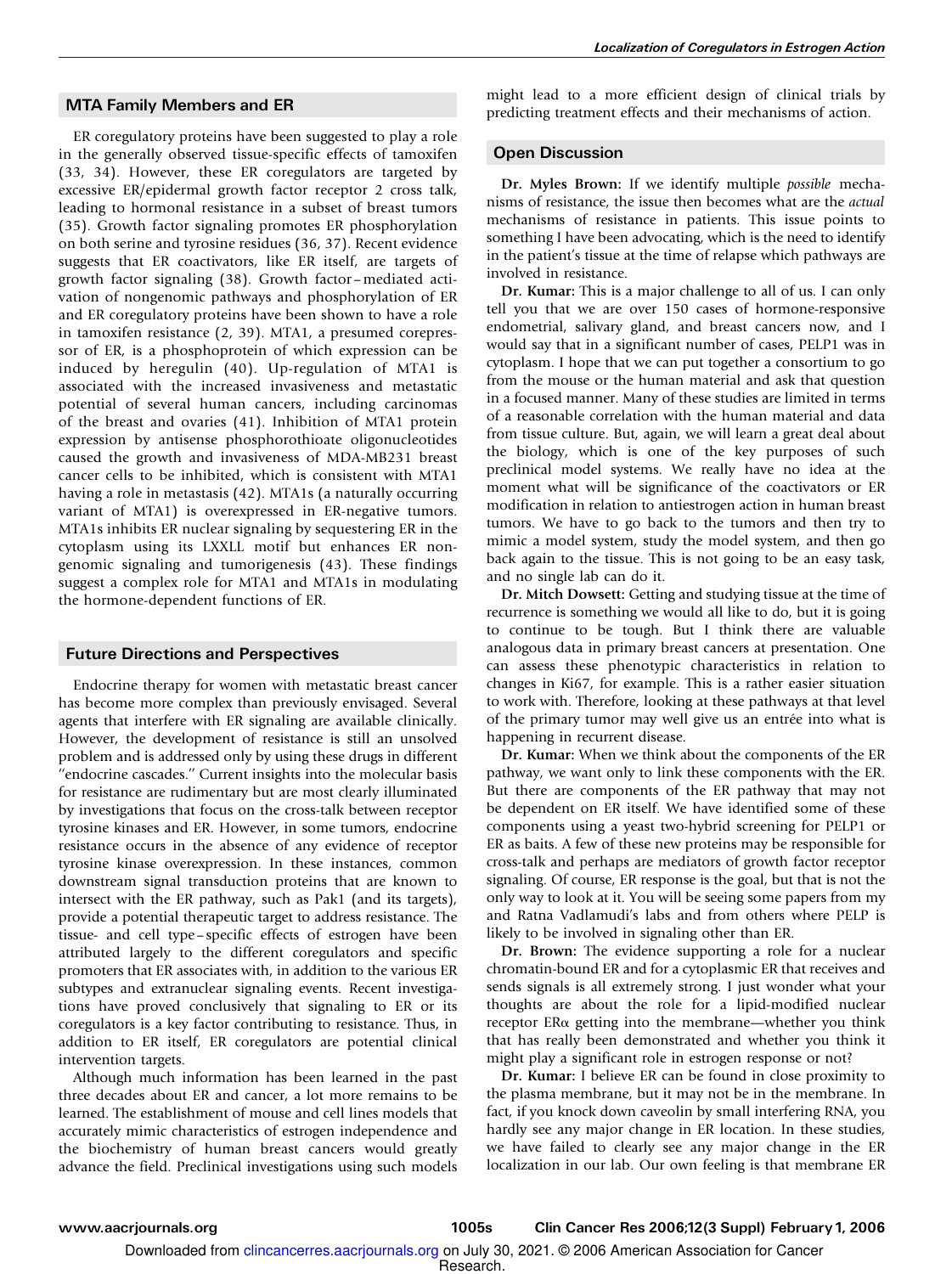may or may not be a major player, though it will be very important for delineation of the ER signaling pathway. But, really, we are only talking about a very small fraction of total ER. What is really important is to define all kinds of modifications or demodifications to which ER protein might be subject in the cytoplasm. If you do a careful screen, you'll be surprised to see how many of these demodifying or modifying enzymes are pulling down with a different component of ER such as PELP1.

Dr. Adrian Lee: We spent the last 2 or 3 years trying to put ER in the membrane. It is easy to put it in the cytoplasm, though it doesn't like to go there. So if there is going to be some ER there in the membrane, it is going to be a small amount. Until we have models without nuclear ER and with the whole receptor in the membrane, I think it will be hard to address these questions.

Dr. Brown: All the evidence for an integral membrane form of ER, or a lipid-modified form in the membrane, is extremely weak. Yet the concept has gained acceptance. In reviews and in model slides, the figures are all drawn now with ER shooting into the membrane. Given its crystal structure, I would challenge anybody to show me the biochemistry that would allow ER itself, unless it is lipid modified, to be within the membrane.

Dr. Kumar: One of the problems in attempting to detect membrane ER, or membrane-bound ER, is that we are still lacking reagents that can selectively pick up a membrane form of ER. Overall, the current evidence is not derived from a physiologically relevant setting.

Dr. Brown: I'm willing to be convinced that there is a specific form of ER that is bound to proteins that anchor to the membrane, but the evidence isn't there.

Dr. Kumar: We have found a specific modification of ER. If we use the ER antibody, we are not detecting anything outside the nucleus and have a lot of noise. So we are now using a specific antibody to this modification. We are getting a major change in the signaling now. The noise has almost gone, and we now are seeing some ER close to the membrane. But again, it may or may not be membrane bound. One way to address this issue is to have specific antibodies to detect only these modifications. Then you will start seeing the evidence. But right now we are not there.

#### Acknowledgments

We thank the members of the Kumar laboratory for useful discussions.We apologize to several of our colleagues for not citing their primary references due to space limitation.

#### References

- 1. Buzdar AU. Endocrine therapy in the treatment of metastatic breast cancer. Semin Oncol 2001;28:  $291 - 304.$
- 2. Clarke R, Leonessa F,Welch JN, Skaar TC. Cellular and molecular pharmacology of antiestrogen action and resistance. Pharmacol Rev 2001;53:25 ^ 71.
- 3. Hoffmann J, Sommer A. Steroid hormone receptors as targets for the therapy of breast and prostate cancer—recent advances, mechanisms of resistance, and new approaches. J Steroid Biochem Mol Biol 2005;93:191 ^ 200.
- 4. Nicholson RI, Hutcheson IR, Knowlden JM, et al. Nonendocrine pathways and endocrine resistance: observations with antiestrogens and signal transduction inhibitors in combination. Clin Cancer Res 2004;  $10:346 - 54S$ .
- 5. Levin ER. Integration of the extranuclear and nuclear actions of estrogen. Mol Endocrinol 2005;19:1951 ^ 9.
- 6. Bjornstrom L, Sjoberg M. Mechanisms of estrogen receptor signaling: convergence of genomic and nongenomic actions on target genes. Mol Endocrinol 2005;19:833 ^ 42.
- 7. Acconcia F, Kumar R. Signaling regulation of genomic and nongenomic functions of estrogen receptors. Cancer Lett. In press 2005.
- 8. Michalides R, Griekspoor A, Balkenende A, et al. Tamoxifen resistance by a conformational arrest of the estrogen receptor  $\alpha$  after PKA activation in breast cancer. Cancer Cell 2004;5:597-605.
- 9. Revelli A, Massobrio M, Tesarik J. Nongenomic actions of steroid hormones in reproductive tissues. Endocr Rev 1998;19:3-17.
- 10. Schiff R, Massarweh S, Shou J, Osborne CK. Breast cancer endocrine resistance: how growth factor signaling and estrogen receptor coregulators modulate response. Clin Cancer Res 2003;9:447-54S.
- 11. Graham JD, Bain DL, RicherJK, Jackson TA,Tung L, Horwitz KB. Nuclear receptor conformation, coregulators, and tamoxifen-resistant breast cancer. Steroids 2000;65:579-84.
- 12. Shou J, Massarweh S, Osborne CK, et al. Mechanisms of tamoxifen resistance: increased estrogen receptor-HER2/neu cross-talk in ER/HER2-positive breast cancer. J Natl Cancer Inst 2004:96:926-35.
- 13. Adam L, Vadlamudi R, Mandal M, Chernoff J, Kumar R. Regulation of microfilament reorganization

and invasiveness of breast cancer cells by kinase dead p21-activated kinase-1. J Biol Chem 2000;275:  $12041 - 50.$ 

- 14.Vadlamudi RK, Adam L,Wang RA, et al. Regulatable expression of p21-activated kinase-1 promotes anchorage-independent growth and abnormal organization of mitotic spindles in human epithelial breast cancer cells. J Biol Chem 2000;275:36238 ^ 44.
- 15. Bagheri-Yarmand R, Mandal M, Taludker AH, et al. Etk/Bmx tyrosine kinase activates Pak1 and regulates tumorigenicity of breast cancer cells. J Biol Chem 2001;276:29403 ^ 9.
- 16. Kumar R,Vadlamudi RK. Emerging functions of p21 activated kinases in human cancer cells. J Cell Physiol 2002;193:133 ^ 44.
- 17. Bokoch GM. Biology of the p21-activated kinases. Annu Rev Biochem 2003;72:743 ^ 81.
- 18. Wang RA, Mazumdar A, Vadlamudi RK, Kumar R. P21-activated kinase-1 phosphorylates and transactivates estrogen receptor- $\alpha$  and promotes hyperplasia in mammary epithelium. EMBO J 2002;21:5437 ^ 47.
- 19. Balasenthil S, Sahin AA, Barnes CJ, et al. p21 activated kinase-1 signaling mediates cyclin D1 expression in mammary epithelial and cancer cells. J Biol Chem 2004:279:1422-8.
- 20. Vadlamudi RK, Bagheri-Yarmand R, Yang Z, et al. Dynein light chain1, a p21-activated kinase1-interacting substrate, promotes cancerous phenotypes. Cancer Cell 2004;5:575-85.
- 21. Rayala SK, den Hollander P, Balasenthil S,Yang ZB, Broaddus RR, Kumar R. Functional regulation of oestrogen receptor pathway by the dynein light chain 1. EMBO Rep 2005;6:538 ^ 44.
- 22. Vadlamudi RK, Wang RA, Mazumdar A, et al. Molecular cloning and characterization of PELP1, a novel human coregulator of estrogen receptor a. J Biol Chem 2001:276:38272-9.
- 23. Wong CW, McNally C, Nickbarg E, Komm BS, Cheskis BJ. Estrogen receptor-interacting protein that modulates its nongenomic activity-crosstalk with Src/ Erk phosphorylation cascade. Proc Natl Acad Sci  $US A 2002; 99: 14783 - 8.$
- 24. Joung I, Strominger JL, Shin J. Molecular cloning of a phospho tyrosine-independent ligand of the p56lck SH2 domain. Proc Natl Acad Sci U S A 1996;93:  $5991 - 5.$
- 25. Balasenthil S,Vadlamudi RK. Functional interactions between the estrogen receptor coactivator PELP1/ MNAR and retinoblastoma protein. J Biol Chem 2003; 278:22119 - 27.
- 26. Pawlak J, Beyer C. Developmental expression of MNAR mRNA in the mouse brain. Cell Tissue Res 2005:320:545-9.
- 27. Vadlamudi RK, Balasenthil S, Broaddus RR, Gustafsson JA, Kumar R. Deregulation of estrogen receptor coactivator proline-, glutamic acid-, and leucine-rich protein-1/modulator of nongenomic activity of estrogen receptor in human endometrial tumors. J Clin Endocrinol Metab 2004;89:6130-8.
- 28. Barletta F, Wong CW, McNally C, Komm BS, Katzenellenbogen B, Cheskis BJ. Characterization of the interactions of estrogen receptor and MNAR in the activation of cSrc. Mol Endocrinol 2004;18:1096 ^ 108.
- 29. Nair SS, Mishra SK,Yang Z, Balasenthil S, Kumar R, Vadlamudi RK. Potential role of a novel transcriptional coactivator PELP1 in histone H1 displacement in cancer cells. Cancer Res 2004;64:6416 ^ 23.
- 30. Choi YB, Ko JK, Shin J. The transcriptional corepressor, PELP1, recruits HDAC2 and masks histones using two separate domains. J Biol Chem 2004; 279:50930-41.
- 31. Mishra SK, Talukder AH, Gururaj AE, et al. Upstream determinants of estrogen receptor- $\alpha$  regulation of metastatic tumor antigen 3 pathway. J Biol Chem 2004;279:32709 ^ 15.
- 32. Manavathi B, Nair S,Wang R, Kumar R,Vadlamudi R. Proline glutamic acid and leucine rich protein-1 is essential in growth factor regulation of signal transducers and activators of transcription 3 activation. Cancer Res 2005;65:5571-7.
- 33. Vadlamudi RK, Manavati B, Balasenthil S, Nair S, Yang Z, Kumar R. Functional implications of altered subcellular localization of PELP1 in breast cancer cells. Cancer Res 2005;65:7724-32.
- 34. Haas D,White SN, Lutz LB, Rasar M, Hammes SR. The modulator of nongenomic actions of the estrogen receptor (MNAR) regulates transcription-independent androgen receptor-mediated signaling: Evidence that MNAR participates in G protein-regulated meiosis in Xenopus laevis oocytes. Mol Endocrinol 2005;19:  $2035 - 46.$
- 35. Unni E, Sun S, Nan B, et al. Changes in androgen

Downloaded from clincancerres.aacrjournals.org on July 30, 2021. © 2006 American Association for Cancer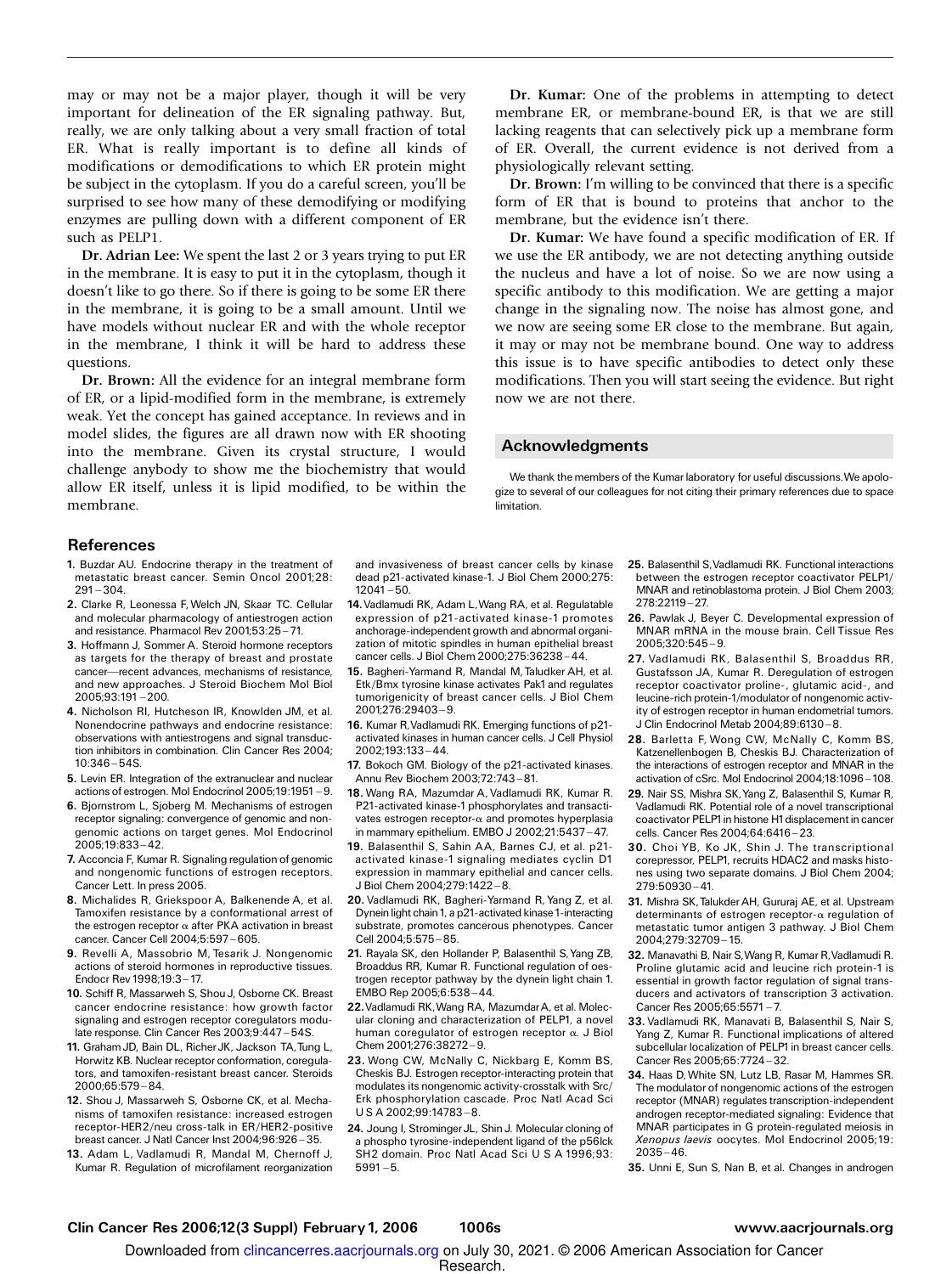receptor nongenotropic signaling correlate with transition of LNCaP cells to androgen independence. Cancer Res 2004;64:7156-68.

- 36. Pearce ST, Jordan VC. The biological role of estrogen receptors  $\alpha$  and  $\beta$  in cancer. Crit Rev Oncol Hematol 2004;50:3-22.
- 37. Arnold SF, Obourn JD, Jaffe H, Notides AC. Phosphorylation of the human estrogen receptor on tyrosine 537 in vivo and by src family tyrosine kinases in vitro. Mol Endocrinol 1995;9:24-33.
- 38.Wu RC, Qin J,Yi P, et al. Selective phosphorylations of the SRC-3/AIB1 coactivator integrate genomic

reponses to multiple cellular signaling pathways. Mol Cell 2004;15:937-49.

- 39. Hutcheson IR, Knowlden JM, Madden TA, et al. Oestrogen receptor-mediated modulation of the EGFR/MAPK pathway in tamoxifen-resistant MCF-7 cells. Breast Cancer ResTreat 2003;81:81-93.
- 40. Mazumdar A,Wang RA, Mishra SK, et al. Transcriptional repression of oestrogen receptor by metastasisassociated protein 1corepressor. Nat Cell Biol 2001;3:  $30 - 7.$
- 41. Nicolson GL, Nawa A,Toh Y,Taniguchi S, Nishimori K, Moustafa A. Tumor metastasis-associated human

MTA1 gene and its MTA1 protein product: role in epithelial cancer cell invasion, proliferation and nuclear regulation. Clin Exp Metastasis 2003;20:19-24.

- 42. Nawa A, Nishimori K, Lin P, et al. Tumor metastasis-associated human MTA1 gene: its deduced protein sequence, localization, and association with breast cancer cell proliferation using antisense phosphorothioate oligonucleotides. J Cell Biochem 2000; 79:202 ^ 12.
- 43. Kumar R,Wang RA, Mazumdar A, et al. A naturally occurring MTA1 variant sequesters oestrogen receptor- $\alpha$  in the cytoplasm. Nature 2002;418:654 - 7.